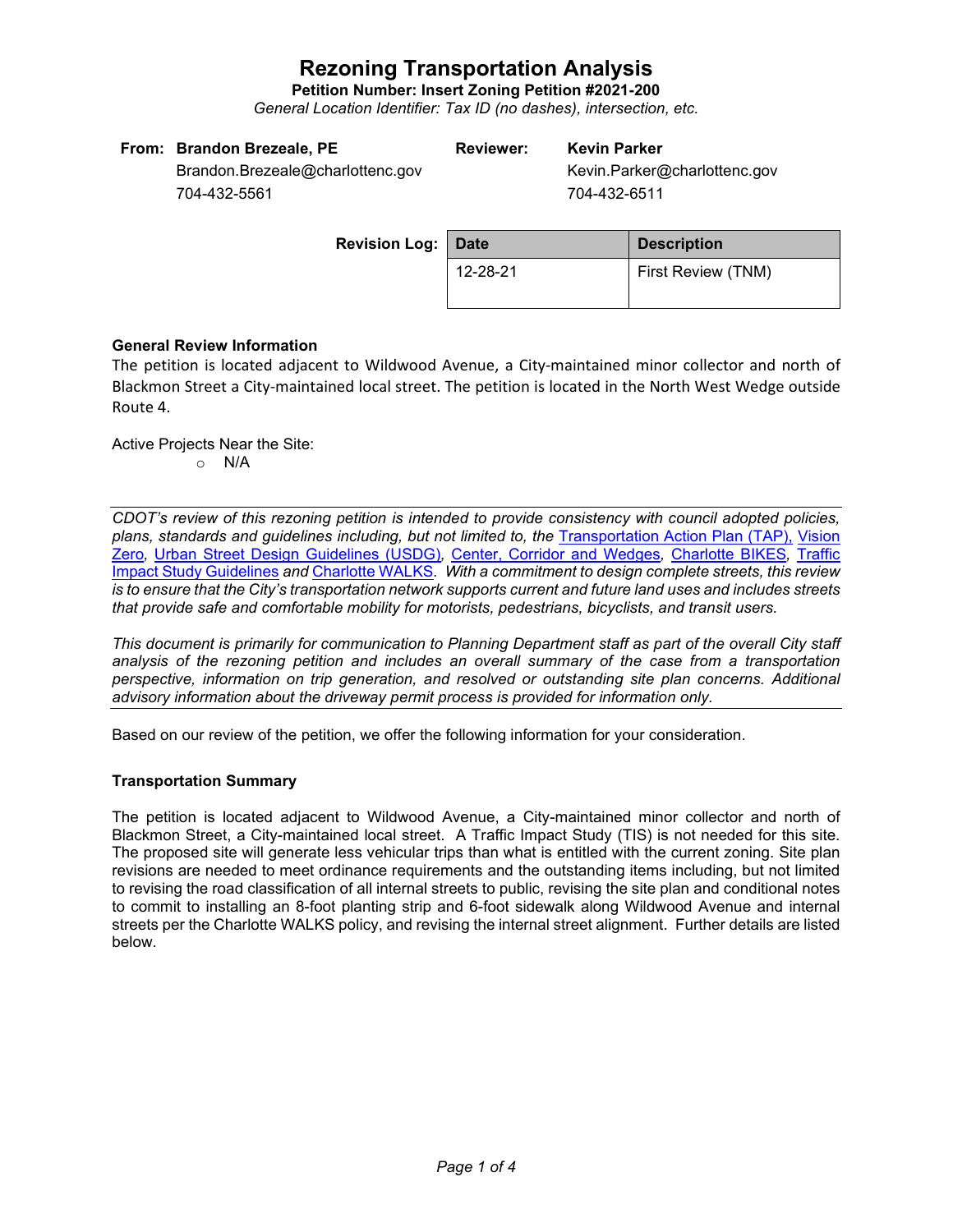**Petition Number: Insert Zoning Petition #2021-200**

*General Location Identifier: Tax ID (no dashes), intersection, etc.*

# **Trip Generation**

| <b>Scenario</b>     | <b>Land Use</b>                   | <b>Intensity</b> | <b>Trip Generation</b><br>(vehicle<br>trips/day) | <b>Source</b>                            |
|---------------------|-----------------------------------|------------------|--------------------------------------------------|------------------------------------------|
| <b>Existing Use</b> | Single Family                     | 1 Dwellings      | 10                                               | Tax Record                               |
| <b>Entitled Use</b> | Single Family<br>(R-5 3.21 acres) | 16 Dwellings     | 195                                              | <b>General Guidance</b><br>from planning |
| Proposed Use        | Townhomes                         | 18 Units         | 100                                              | Site Plan: 8/12/2021                     |

## **Provide comments to the specified comments below.**

### **Outstanding Issues Strikethrough = Resolved**

1. **Curb line:** The proposed zoning district has a setback measured from back of the existing curb line. a. **Wildwood Avenue:** The future location of curb and gutter is in its existing location.

Label and dimension the curb and gutter from the centerline for each road on the site plan.

## 2. **Traffic Study:**

A Traffic Impact Study (TIS) is not necessary for the complete review of this petition due to the site generating less than 2,500 daily trips. If during the permitting process the site generates more than 2,500 daily trips, then a traffic study will be required.

- 3. Revise site plan and conditional note(s) to commit to dedicating 28-feet of right-of-way from the site's proposed road centerline (56-feet total). The site plan shall label and dimension the right-of-way from the proposed road centerline.
- 4. Revise site plan and conditional note(s) to commit to construct an 8-foot planting strip, and 6-foot sidewalk on Wildwood Avenue and the site's internal roads per Chapter 19. The site plan shall label and dimension both items from the back of curb and the road centerline.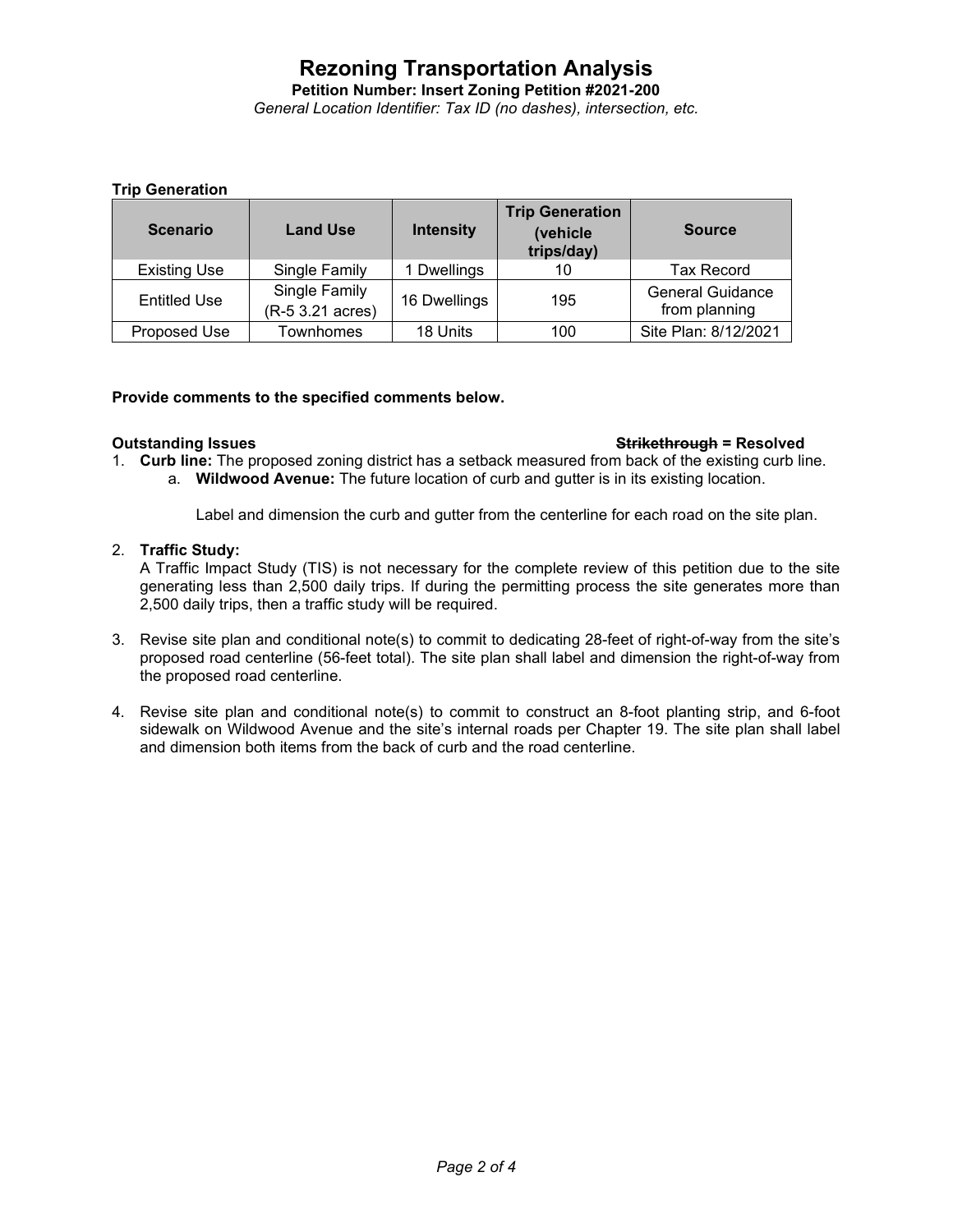**Petition Number: Insert Zoning Petition #2021-200**

*General Location Identifier: Tax ID (no dashes), intersection, etc.*

5. Revise site plan to propose at 90-degree intersection in the location of the horizontal curve. Alternatively, a horizontal curve can be installed with a minimum centerline radius of 150-feet.



6. Revise site plan to propose ADA ramps at the intersection of Wildwood Avenue and the internal public road.



- 7. Site plan and conditional note(s) revisions are needed identify the internal streets as public streets.
- 8. Revise Transportation Note 6 to state commit to dedication and fee simple conveyance of all rights-ofway to the City before the site's first building certificate of occupancy is issued is needed. CDOT requests rights-of-way set at 2' behind back of sidewalk where feasible.